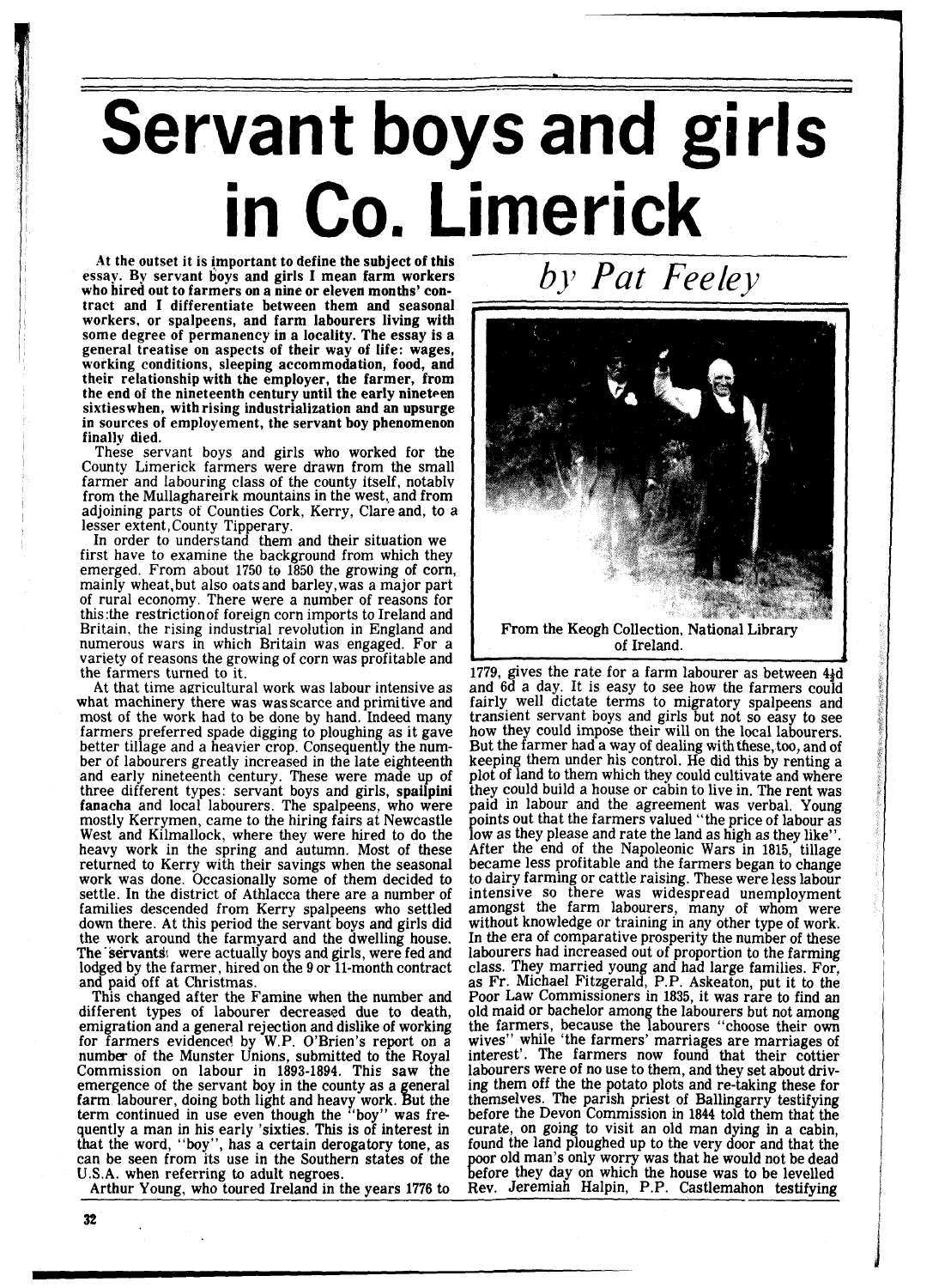- before the same commission gave it as his opinion, that the labourers would be better off under the protection of the landlords who could let the land to them-at the same rate as they did to the "large farmers". Indeed many of the writers and commentators of the time noted that the farmers treated their labourers a lot worse than they themselves were treated by the landlords.

The Famine decimated the farm workers and the poor. They were dependant on the potato and when the potato failed they starved. They died, went to the workhouse, and those who could took the emigrant ship. The census for the years 1841 and 1851 reveal that in the County<br>Limerick while the number of houses of all other classes-<br>the gentry, big farmers, small farmers and tradesmen-<br>increased, the number of farm labourers houses fell by<br>a ing labourers. And, while the one hand, the landlords have been blamed for allowing the people to die and, on the other hand, excused on the grounds of ignorance and absenteeism, the role of the farmers during the Famine has been passed over.

Nor can they be excused on the grounds of either ignorance of absenteeism, for they were neither. For the farm workers the Famine was a watershed, or more correctly, a tombstone. They learned, as hunger and disinto mass graves, that no one cared about them. They were without money, property or job security - chaff in the winds of adversity. Those of them that could escaped from the country and from the farmers. Those that stayed behind nursed bitterness and anger for those who stood idly by as their friends and relations starved and died. That there was a close hatred between the farmers and the labourers is a fact. It is mostly silent and unexpressed, since the oppressed class were so poverty-<br>stricken and so desperate that they could not organize to take action or articulate their suffering.

However it is found in some of the songs they wrote "The Galbally Farmer", The Rocks of Bawn", "The Spailpin Fanach" and others. On the farmer's side it is found in recorded remarks such as "I'd prefer to be salting porridge for pigs than to be sugaring tay for ser-

vants", and in rhymes:-<br>"The Kerries they are coming

With their bellies fairly slack."<br>On both sides it lived on in the folk memory in mutual distrust and dislike. This came to my attention when workborder area in the early nineteen sixties where there was a searing class division with all the sequent corollaries.

The Famine and the decimation of the Irish poor caught the attention of the English public and of the parliament who felt that something should be done to help the abject rural workers. In the 1880 s and 1890 s legislation was passed for the building of houses for them. There was a great demand for these houses as most of the rural poor were living in the most wretched hovels. The erection of these labourers' cottages is another important turning point, in that they now had at least a roof over their heads, as long as they paid the stipulated rent, and were no longer dependant on the farmers to house them. This gave them a little more independence and security and strengthened their hand when bargaining with the farmer. In the wake of the Famine and the national catastrophe, the government were undoubtedly concerned with the possibility of agrarian unrest, as can be seen from the manner in which the agricultural commissioners framed their reports on the position of the agricultural labourer in Ireland in the early eighteen nineties.

In 1893 W.P. O'Brien reported to the Royal Commission on Labour on the agricultural labourer in the Poor Law<br>Union of Kilmallock. He reported that due to emigration the supply of labourers was entirely insufficient. The far-

mers alleged that the workers who were industrious and willing "to accept reasonable wages need seldom be idle". The labourers asserted that the farmers only wanted them for the busy months and the odd days. An independent witness confirmed this saying that the farmers only hired them when absolutely necessary, The farmers were dependant on immigrant labour from East Kerry and the adjoing districts of West Cork. The immigrants both young men and women with a predominance of the latter arrived in Kilmallock by train on certain days in March, notably the 17th and 20th of the month. He estimated the annual number of these arrivals as about 300 and they received between £11 and £14 for the nine-month period with board and lodgings. They received an "excellent diet", he stated, bacon three times a week and bread and tea twice daily. The girls milked the cows, fed the pigs and made themselves generally useful while the men took on the heavier work. preference to them because the farmers could get them<br>to work what hours they wished. It was said that they could not get the locals to work for them and they could not save the harvest without the Kerrymen. The working day was twelve hours - 7 a.m. to 7 p.m. or 7.30 a.m. to 8.00 p.m., with time off for meals; the labourers complained that they were barely granted time to swallow their food. In 1883 to 1891 various legislation had been passed, as we have seen, for the erection of labourers' cottages. This had been brought about by the reports of various commissions on the lack or low standard of housing for the poor and the worker. In the Kilmallock Union 460 cottages had been completed and occupied and a scheme for a further 350 had been submitted. Notwithstanding the new houses. O'Brien commented on the "inferior houses of many of the labourers".

Commenting on the relations betwen labourers and far-<br>mers he said that, while there was no "overt hositility".

the feeling mutually entertained is rather the reverse of a cordial one" with the farmers complaining of the "idleness" of the labourers and the labourers of the "neglect and indifference of the farmers in supplying<br>them with employment". He reported that there was no agricultural trade union in the area. However, in the Kanturk Union, on which O'Brien also submitted a report. the farm labourers had combined in a Labour League in the late 1870's, and in the 1880's there was a harvest strike for higher wages which was successful.

The hiring fair in Newcastle West began about 95 years ago. The fair was held on a Thursday, which was the produce market day in the town. The fairs went on from early January to late February and were held in the town square. Initially, it was only for female labour but in time<br>it became a hiring fair for servant boys, too. The origin and expansion were allied to the advent of the railways in that part of the country. allowing labourers and farmers to travel long distances with some degree of ease and comfort.

Newcaslte West is the gateway from the Sliabh Luachra plateau into the golden vale and so it was a central meeting place for the highland servants and the lowland masters. In time it began to attract business men and professional people from Limerick city who came there looking for women servants, thereby competing<br>with the farmers.<br>Those for hire began to congregate in the square early

in the morning. The strong farmers made their appearance after lunch. They came from North Cork. East<br>Kerry, the Shannon littoral and from all over County Limerick. The farmers stood at the key points to look over those for hire. The servant girls were everywhere in their black shawls covered from head to foot. The servant boys in dark clothes. wearing caps and hobnail boots. At noon the fair was in full swing and there was great movement and noise. There were sweet carts. balladeers. three card tricksters - all the bustle and colour of the fair.

 $\sim$  50314

LIMERICK CITY LIBRARY

REFERENCE DEPT.

 $\ddot{\mathbf{v}}$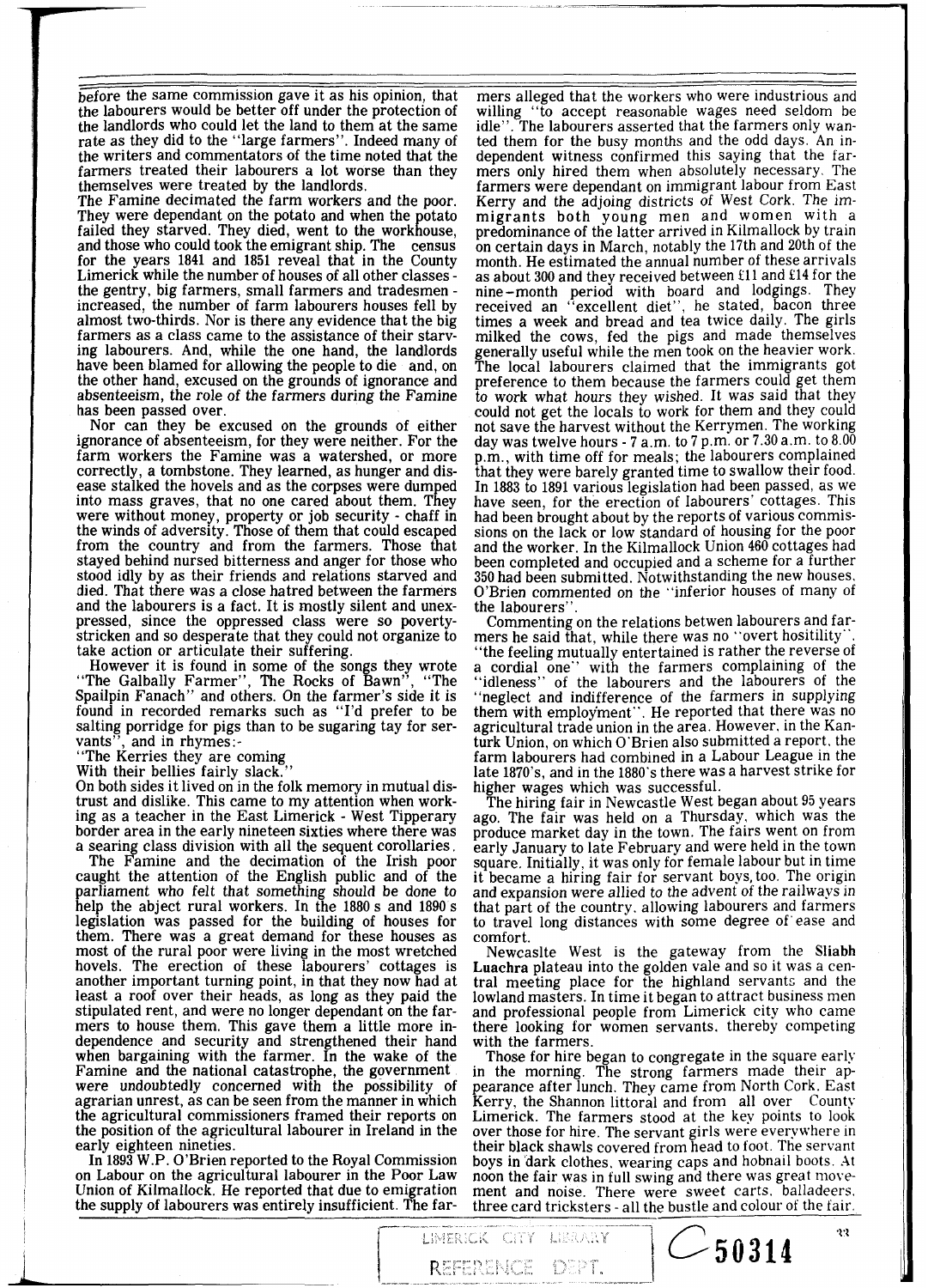Schoolboys on their way to and from school had a habit of chalking the girls' shawls. They never tried this on the men because they feared the consequences. Health and physique werethe vital factors from the farmers point of view. The work. the living conditions and the wages were all discussed as the bargain was being made and the contract. which was verbal. was sealed with a drink or a small payment. However. this custom ceased when it was discovered that some fly boys were going from farmer to farmer hiring out to each one for the free drink.

In the  $1870$  s and  $1880$  s the wages were very small.  $£8$  to f10 for the 11-month period, with food and lodgings. Certain free days were named - "holy days, fair days, and days of local race meetings". It was customary for the girls to ask if there was a "stick" in the yard. this was a slang word for the water pump. which was usually covered in timber. Drawing water a long distance from a well was regarded as drudgery by the servant girls and. accordingly. they tried to protect themselves against it. The fair ended about 6 o'clock and the Kerry boys and girls who had been hired went off with the farmers. Many of the farmers preferred to hire the outsiders. knowing that they would begin work the following day. The boys and girls from the area normally would not begin work until the following Tuesday. during which time they would have made enquiries about the farmer that had hired them and. if the reports were bad. they didn't turn up for work. For this reason the farmer preferred to hire the Kerries. The hiring fair in Newcastle West was at its peak in the 'twenties when as many as three hundred could be seen on a dav offering themselves for hire. After the second World War the fair began to decline and finally died in the late forties.

Paddy Roche of Mountcollins. Co. Limerick. could be considered a fairly representative servant boy of the period. Now in his early seventies he is a quiet, softspoken.gentle soul. He told me he was 'in service' for ten years and that he started with an annual wage of £16. which had risen to **532** after the ten years. He worked in the districts of Kilmeedy . Feenagh. Broadford. Glenquin and Tournafulla. In some houses he was treated fairly well. in others not so good. The year began on the 1st February and ended on Christmas Eve. Sometimes the food was good up to St. Patricks' Day but after that the standard dropped: this was because the hiring fairs in Newcastle West ended in mid-March and the servants were considered booked for the year. Of those he worked for. he said. only one of them treated him right. In one house he was given a bed in a loft over a stable and found sleep difficult with the pounding of horses through the night. This was a popular place to lodge the servant in the belief that the heat from the horses kept him warm. In another house he slept in a settle bed in the kitchen. This meant that he could not go to bed before the family had retired for the night; if visitors came he had to remain in an outhouse until they had left. In the morning he had to be dressed and out of the house before the farmer's wife came to light the fire, and on Sundays he had to dress for Mass in one of the outhouses. In some of the houses there were fleas and vermin in the beds. He brought with him his own soap, towel and razor.

The food was bad - watery potatoes, green cabbage and a mug of water often constituted dinner. Supper was bread and milk without butter. Around 2 o'clock there was tea and a few slices of bread.

The farmer could fire the servant for standing under a tree from a shower; if the servant wanted to leave he had to give a month's notice otherwise the farmer could refuse to pay him. He remembers the wettings and the wet clothes. The labourer was not allowed to sit at the farmer's fire and the only hope of drying out clothes was at a labourer's cottage. He claims that if he didn't strike up a friendship with one of the cottiers, he wouldn't sit at a fire from February to Christmas Eve. He worked until three o'clock on Christmas Eve, walked to Newcastle

(the farmer wouldn't give a drive to the servant) and then walked. or if he was lucky got a lift home. a distance of about nine miles from the town. It is worth noting that Paddy Roche worked only in West Limerick. There are in fact two traditions in the county, the East Limerick and the West Limerick one. The farmers in the Mullaghareirk mountains, in the western corner of the county, were reputed to treat their servants better. The farm was smaller and there was not the same economic division between farmer and labourer; there was no class distinction in the mountains; the worker ate with the family and drank in the pub with the master. Indeed in bad times, in the thirties and during the second World War, the smaller farmers sometimes found it difficult to pay the labourer and often had to sell turf at the end of the year to do so.

Parents preferred to hire children out locally than to send them down 'the country' because they were nearer home and they could keep an eye on how they were being treated. In some families the old retainer sydrome operated with successive generations hiring out to the same family of farmers down through the years.

The mountainy men brought back at Christmas tales of harsh treatment. bad food and rough conditions and so it came about that even today the people in the West of the county think of the East Limerick farmers as rich, mean and hard. There was another fear with regard to servant girls as illustrated in a popular saying in the Athea area: She came home at Christmas with  $\bar{x}$ 11 and a bun in the oven.

The seduction of servant girls. however, seems to have been more a pastime of the gentry than of the farmers. It was in fact a class crime for a farmer or afarmer's son to father a child on or to marry a servant. Such a farmer automatically lost standing amongst his fellow farmers. Indeed great care was taken. generally by the farmer's wife. to see that no relationship of a sexual nature developed between the farmer's children and any of the servants. Farmers also were known to break up and discourage courtship amongst the servants on the grounds that this interfered with their work. The farmer took it on himself. too. to see that they received the sacraments regularly and attended Mass on Sunday.

The servant girl's work was, as one would expect, lighter than the man's. In the morning she lit the fire, milked the cows. seperated milk, fed the calves and then had breakfast about eight o'clock. The girls ate with the men and the food was much the same; the man would normally get more to eat than the girl because he worked harder. A normal breakfast was bread and tea and a boiled egg. After breakfast the girl did the housework or yard work. Making beds, washing floors, washing clothes, cooking - all the chores of the house. The outside work would have included brushing up the yard, washing buckets and creamery tanks, cleaning out the henhouse, washing potatoes, slicing turnips or mangolds for cattle. One woman told of being compelled to wash potatoes with her bare hands in an icy water trough until the skin cracked.

In the springtime and at the harvest the women were expected to pitch in and take on whatever they were asked to do. As one woman said - "You did what you were asked to do or turned your face homewards". In some cases girls of 13 and 14 were expected not only to do women's but even men's work in the busy times of the year. The girls often felt the brunt of snobbery and class distinction more than the men because they were around the house all day and, got constant reminders of "their place". They were paid money for clothes, shoes, stockings and so on during the year and this was deducted at Christmas, when the balance was paid to the girls father. The parents often secured groceries on credit during the year at a village shop, and it was a point of honour with them that the bill should be paid on Christmas Eve. The sevant girl was an important link in the servant-master chain. A girl in a big family had to go out and work to